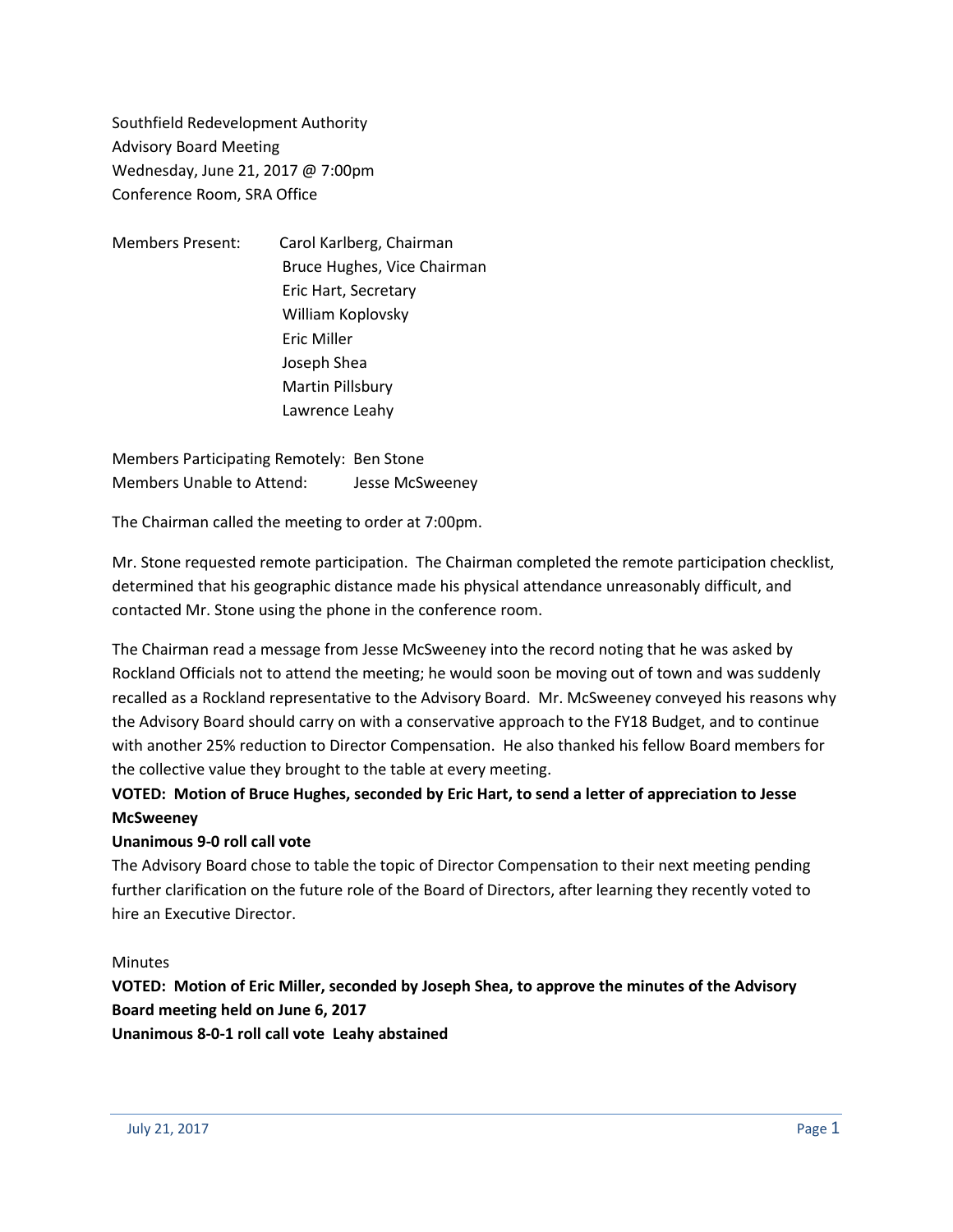#### FY18 SRA Budget Discussion

Concerns were raised on SRA's reliance on Free Cash to fund Budget expenditures because of unpaid bills due from the Master Developer. Consideration was given to request a review by the Attorney General (AG) on the Master Developer's long history of late/non payments, and the negative effect on SRA's cash flow. A lengthy discussion ensued on the funding obligations in the recently negotiated Disposition and Development Agreement (DDA) between SRA and LStar. A majority of the Advisory Board was inclined to show support for the DDA, pending actual year end revenues for FY2017. Mr. Shea and Mr. Hughes felt an AG review was still a matter of urgency.

It was noted that the unemployment line was insufficiently funded (\$500) for FY18, in light of the elimination of two SRA staff positions.

## **VOTED: Motion of Eric Hart, seconded by Martin Pillsbury, to move the FY18 Budget recommendations forward to the SRA Board of Directors 7-2 roll call vote - Shea and Hughes opposed**

Board members agreed their knowledge and skills were under-utilized this year by the SRA, and that the Directors should have kept them better informed on financial matters (as per Legislation). They planned to schedule quarterly joint meetings with the Directors going forward. Mr. Hart would bring their concerns to the Directors at their next meeting.

**VOTED: Motion of Martin Pillsbury, seconded by Joseph Shea, to authorize Eric Hart to express the Advisory Board's concerns to the SRA Directors Unanimous 9-0 roll call vote**

A discussion ensued on a perceived ethics violation with LStar's proposal to reimburse the SRA for engaging the Collins Center to recruit an Executive Director, and whether or not a conflict of interest would occur if LStar paid for the contract. The Board felt strongly that the SRA Directors should ask for clarification from the Ethics Commission.

**VOTED: Motion of Eric Hart, seconded by Bruce Hughes, to recommend to the SRA Directors that they seek an opinion from the Ethics Commission if LStar paid to recruit an Executive Director Unanimous 9-0 roll call vote**

## Advisory Board By-Laws

A discussion ensued on the Legislative requirement of the SRA to provide the Advisory Board with administrative support, an issue soon to be discussed with the Directors. Mr. Hart volunteered to write a letter of thanks to the departing Administrative Assistant for her long term support to the Advisory Board.